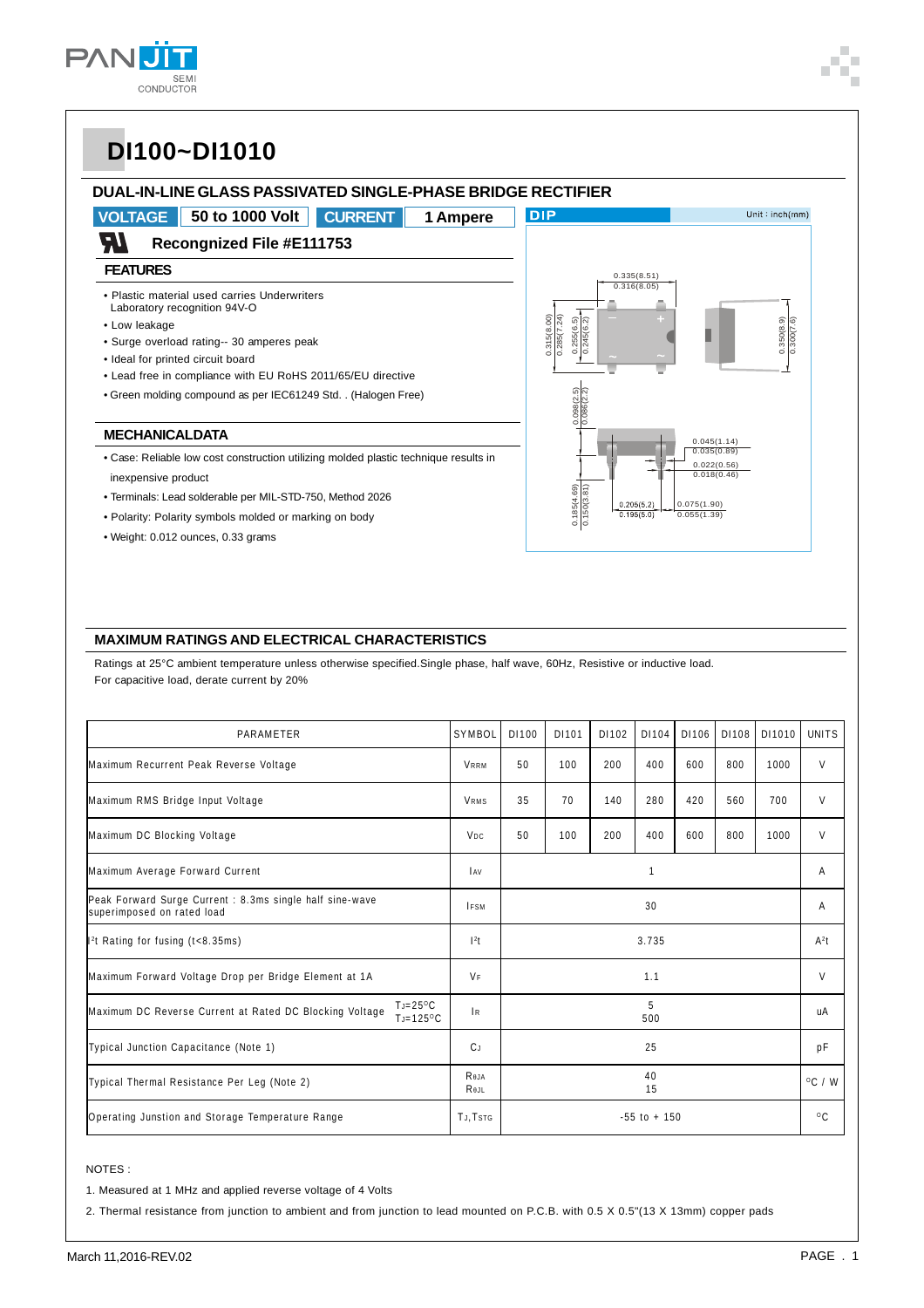# **DI100~DI1010**

#### **RATING AND CHARACTERISTIC CURVES**

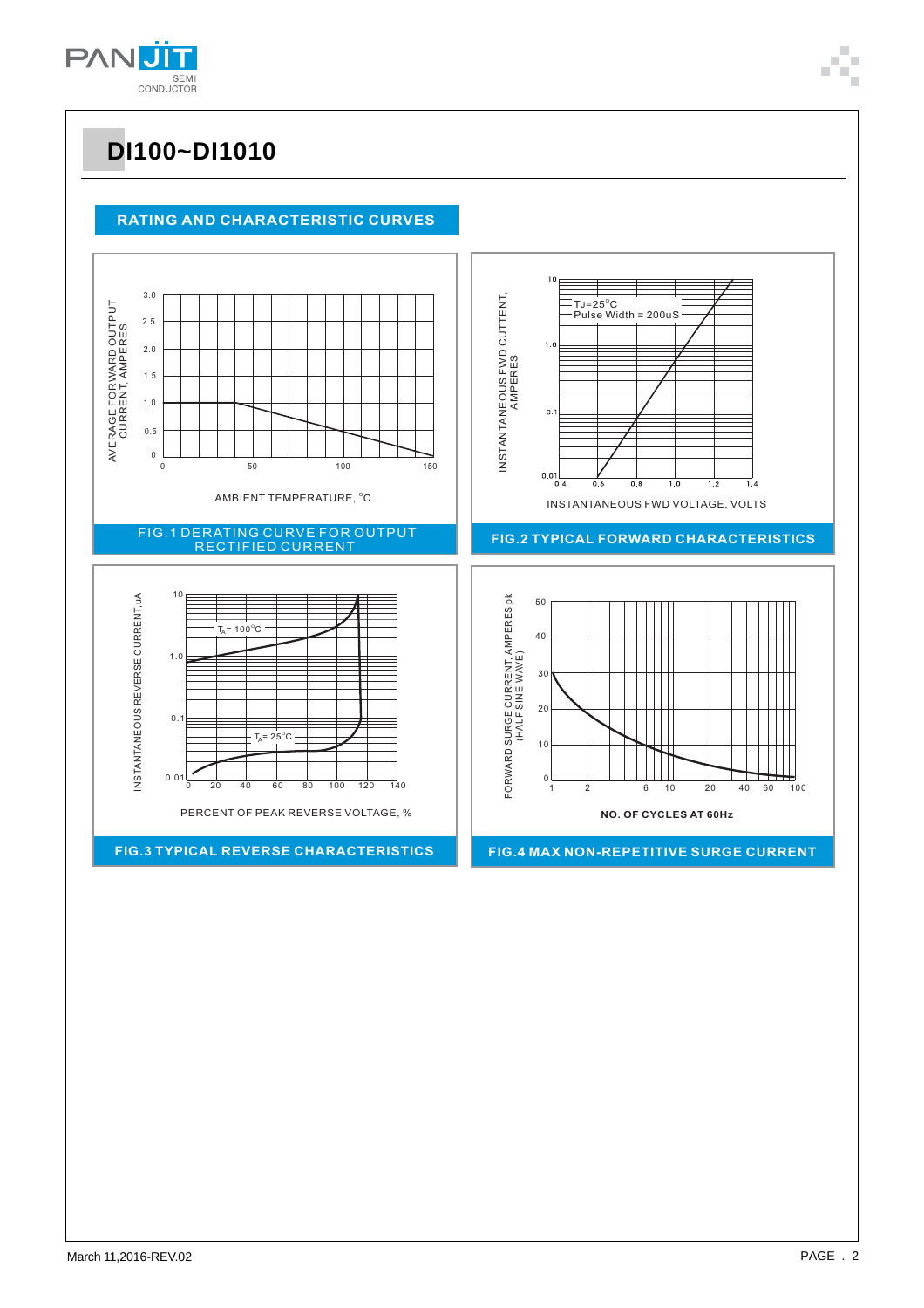

| DI100~DI1010<br>Part No_packing code_Version<br>DI100_T0_00001     |
|--------------------------------------------------------------------|
|                                                                    |
|                                                                    |
|                                                                    |
|                                                                    |
|                                                                    |
|                                                                    |
|                                                                    |
|                                                                    |
|                                                                    |
|                                                                    |
|                                                                    |
|                                                                    |
|                                                                    |
| For example :                                                      |
| RB500V-40_R2_00001                                                 |
| <b>Serial number</b><br>Part No.                                   |
| <b>Version code means HF</b><br><b>Packing size code means 13"</b> |
| <b>Packing type means T/R</b>                                      |

| <b>Packing Code XX</b>                         |                      |                                            |              | <b>Version Code XXXXX</b>                            |   |                                       |
|------------------------------------------------|----------------------|--------------------------------------------|--------------|------------------------------------------------------|---|---------------------------------------|
| <b>Packing type</b>                            | 1 <sup>st</sup> Code | <b>Packing size code</b>                   |              | 2 <sup>nd</sup> Code HF or RoHS 1 <sup>st</sup> Code |   | 2 <sup>nd</sup> ~5 <sup>th</sup> Code |
| <b>Tape and Ammunition Box</b><br>(T/B)        | A                    | N/A                                        | 0            | <b>HF</b>                                            | 0 | serial number                         |
| <b>Tape and Reel</b><br>(T/R)                  | R                    | 7"                                         |              | <b>RoHS</b>                                          | 1 | serial number                         |
| <b>Bulk Packing</b><br>(B/P)                   | в                    | 13"                                        | $\mathbf{2}$ |                                                      |   |                                       |
| <b>Tube Packing</b><br>(T/P)                   |                      | 26 <sub>mm</sub>                           | X            |                                                      |   |                                       |
| <b>Tape and Reel (Right Oriented)</b><br>(TRR) | S                    | 52 <sub>mm</sub>                           | ٧            |                                                      |   |                                       |
| <b>Tape and Reel (Left Oriented)</b><br>(TRL)  |                      | <b>PANASERT T/B CATHODE UP</b><br>(PBCU)   | U            |                                                      |   |                                       |
| <b>FORMING</b>                                 | F                    | <b>PANASERT T/B CATHODE DOWN</b><br>(PBCD) | D            |                                                      |   |                                       |

ЛP.